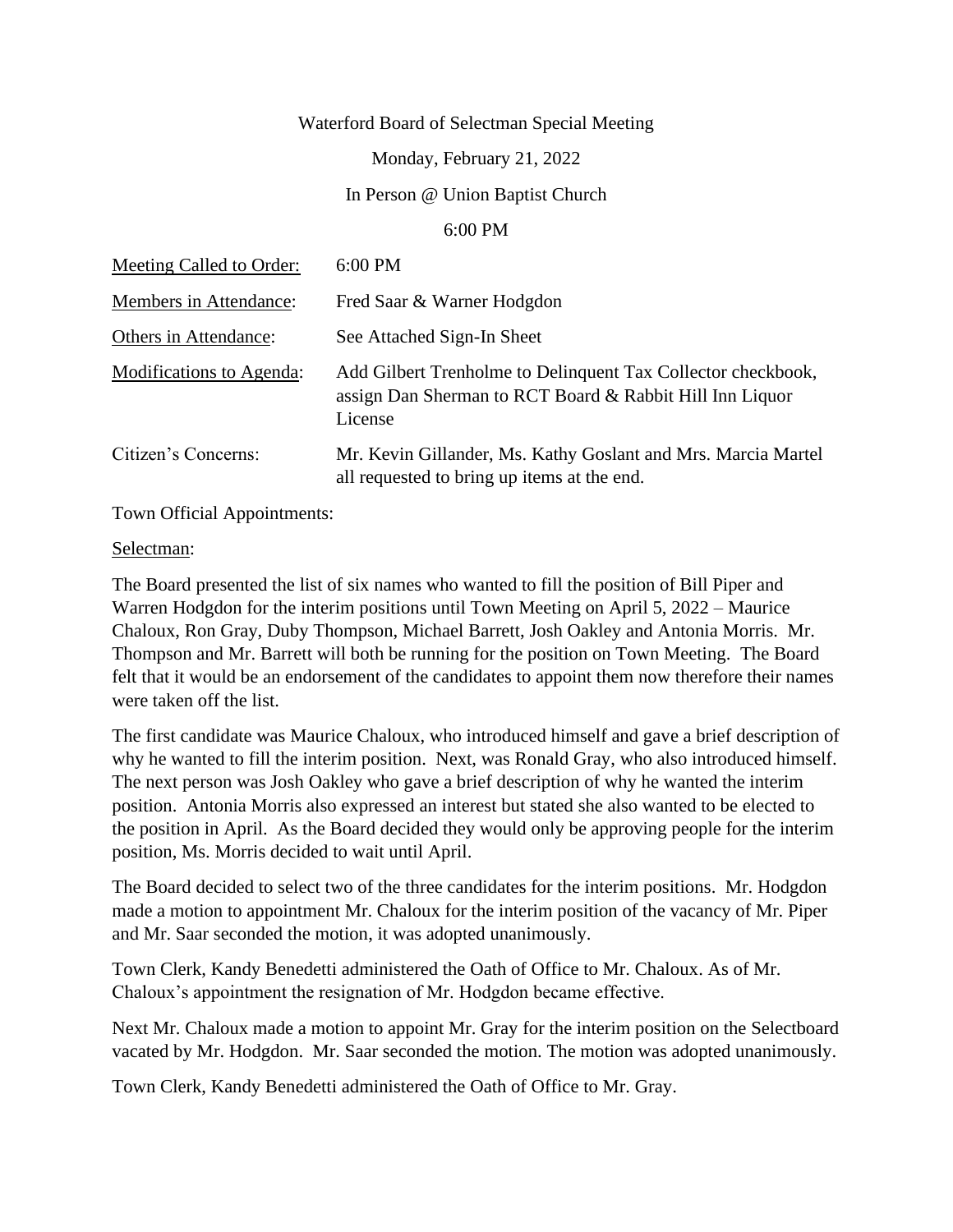Next, Mr. Saar introduced the Treasurer – Heather Gonyaw to present the proposed 2022 Budget.

Ms. Gonyaw presented the 2022 Town Budget starting with the Selectboard.

Mr. Gary Allard had concern over the well that was supposedly budgeted in 2019 and why it showed up in 2021. Ms. Gonyaw stated she would look into the matter.

Ms. Gonyaw continued with the Town Office Building and stated the porch repair was in the 2022 budget line item for Repairs & Maintenance.

Ms. Gonyaw continued with the Town Clerk and Treasurer office.

Next was the Elections Budget and it was noted that there were going to be two held this year.

A concern was voiced regarding the Delinquent Tax Collector's salary and how it was calculated. Mr. Trenholme elaborated on how the amount was calculated.

Ms. Gonyaw continued with the budget review of the Highway Department.

There was a concern regarding the overtime and construction materials. Mr. Lisle Houghton explained how the overtime was calculated and the increase this year for reserves and materials.

There was further discussion regarding the town's projects and leasing of trucks.

Next there was a discussion regarding the town Reserve of \$625,000 and Mrs. Sandra Lyon's explained the accounts that are within the Reserve.

Ms. Gonyaw concluded with the presentation of the 2022 budget. Mr. Chaloux made a motion to accept the 2022 budget with the modifications discussed and it was seconded by Mr. Gray. The motion was adopted unanimously.

Mr. Saar continued with the modifications to agenda items.

First was adding Mr. Trenholme as a signatory to the delinquent tax collector checking account at Passumpsic Bank Account #xxxxxx1282, upon a motion made by Mr. Chaloux and seconded Mr. Gray. The motion was adopted unanimously.

The next item was the renewal of the liquor license for the Rabbit Hill Inn. Upon a motion made by Mr. Chaloux and seconded by Mr. Gray. The motion to renew the liquor license for the Rabbit Hill Inn was unanimously approved.

Next was the appointment of Mr. Sherman to an open voting seat for the RCT, upon a motion made by Mr. Chaloux and seconded by Mr. Gray. It was unanimously approved to appointment Mr. Sherman to the open voting seat.

The next item on the agenda was Citizens' Concerns.

Ms. Goslant recommended increasing the number of the Board of Selectmen from three (3) to five (5) members as well as the Selectboard Meetings following Roberts' Rules. Upon a motion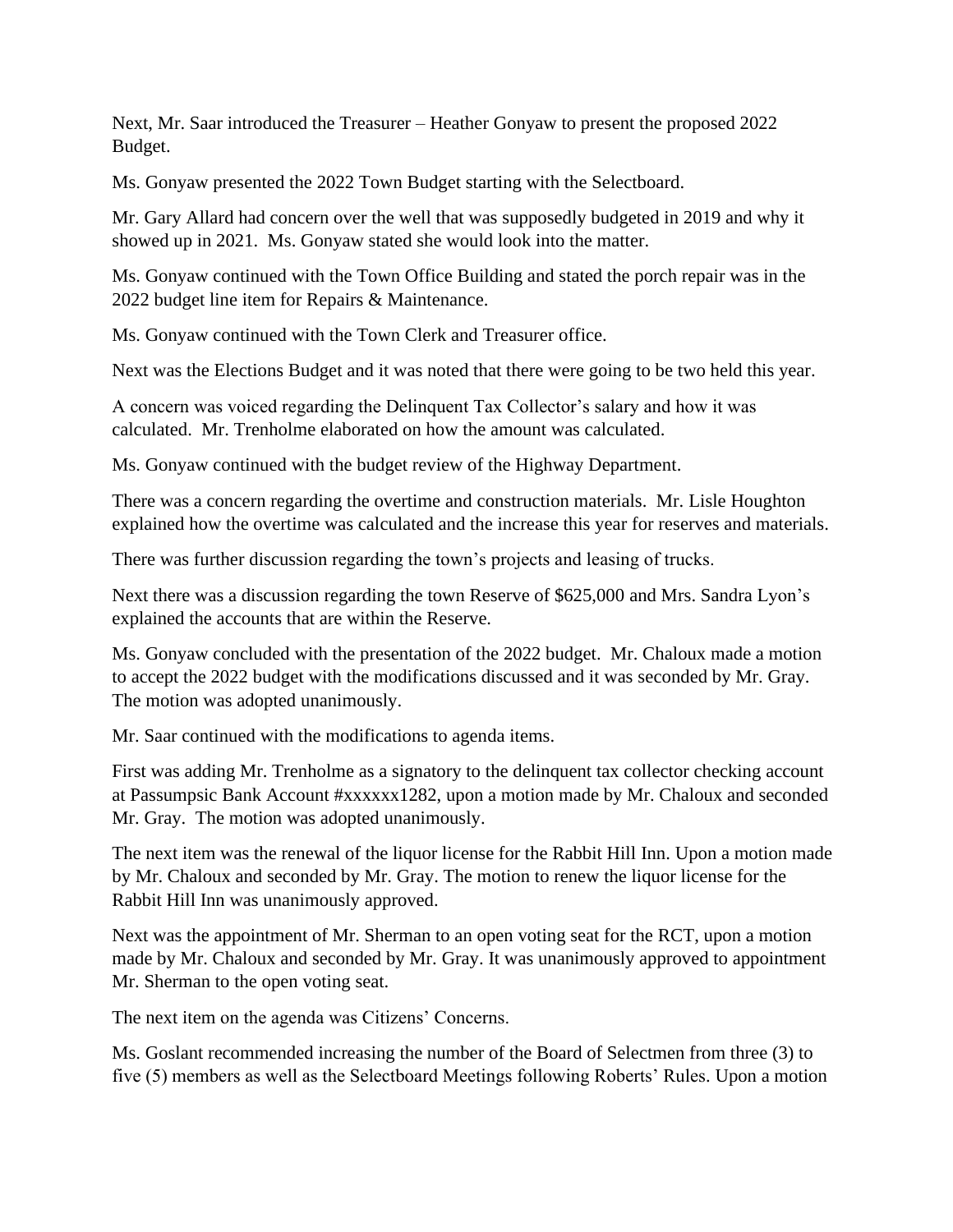made by Mr. Chaloux and seconded by Mr. Gray to put an item on the Warning to add two Selectboard members for one-year terms. The motion was approved unanimously.

Next Mrs. Martel inquired as to why the minutes to previous meetings have not been approved at the beginning of the meetings. As there should be a correction to the minutes that stated that the Town Meeting was going to be Australian Ballot when it should be corrected to state in person paper ballot. Mr. Saar duly noted the correction.

Mr. Dwyane Keach raised a concern about the condition of the Town Garage. Mr. Houghton was not sure where the repair money for the garage went as and it was noted it went to the Reserve Account. Mr. Chaloux made a motion to add \$25,000 to the budget for the repairs to the Town Garage, and it was seconded by Mr. Gray. A motion was approved unanimously.

Ms. Goslant raised a concern if Mr. Chaloux being on the selectboard and Moderator would be a conflict. Mr. Chaloux confirmed that there would be none.

Mr. Remick asked about the tax payers that were still owed money from overpayments. Ms. Gonyaw stated that checks would be going out this week.

As there were no further questions or concerns, a motion was made by Mr. Chaloux to adjourn the meeting and seconded by Mr. Gray. The motion was approved unanimously.

## ADJORNED at 7:37 PM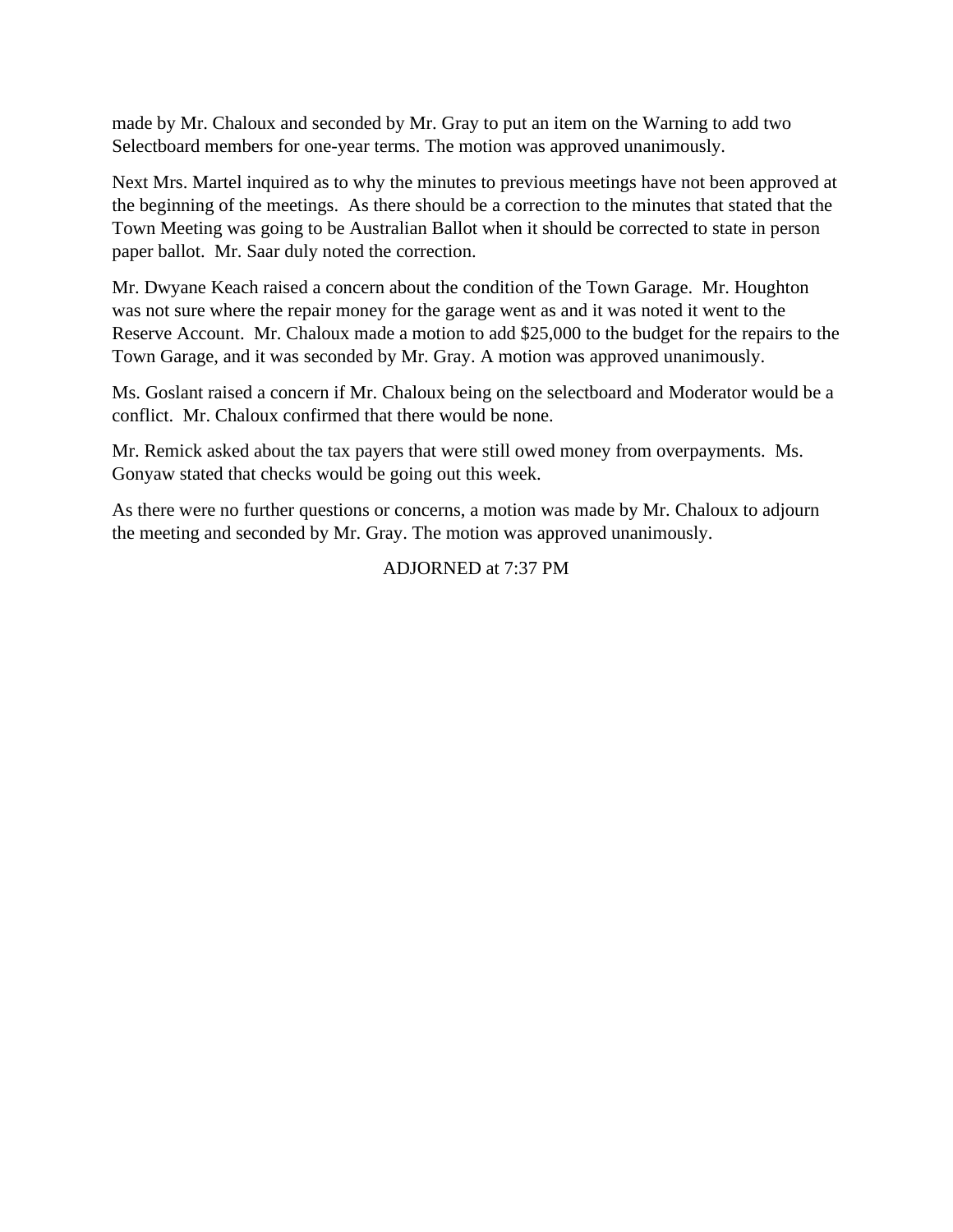|                        | <b>MEETING SIGN-IN SHEET</b> |                                      |  |                          |                      |              |
|------------------------|------------------------------|--------------------------------------|--|--------------------------|----------------------|--------------|
| Project:               |                              | <b>Waterford Selectboard Meeting</b> |  | <b>Meeting Date:</b>     | 02/21/22             |              |
| <b>SPECIAL MEETING</b> |                              |                                      |  | <b>PLACE</b>             | Union Baptist Church |              |
| <b>SIGNATURE</b>       |                              | <b>PRINT</b>                         |  | <b>SIGNATURE AND ALL</b> |                      | <b>PRINT</b> |
| Naicia TV              |                              | Marcia<br>∦                          |  |                          |                      |              |
|                        |                              | $\mathcal{L}$ c $\mathcal{h}$ oln    |  |                          |                      |              |
|                        |                              | CLem C                               |  |                          |                      |              |
|                        |                              |                                      |  |                          |                      |              |
|                        |                              | TIS                                  |  |                          |                      |              |
|                        |                              |                                      |  |                          |                      |              |
|                        |                              | Kem kk                               |  |                          |                      |              |
|                        |                              | Lisle Houghton                       |  |                          |                      |              |
|                        |                              | Mark Harrin                          |  |                          |                      |              |
|                        |                              |                                      |  |                          |                      |              |
|                        |                              |                                      |  |                          |                      |              |
| Kuelke) Holy           |                              | Kathreen Hodgdon                     |  |                          |                      |              |
|                        |                              | Kathy Goslan                         |  |                          |                      |              |
|                        |                              | KEVINC GillandER                     |  |                          |                      |              |
|                        |                              | Helen PIKE                           |  |                          |                      |              |
| Would Barly            |                              | Wade Ballargeon                      |  |                          |                      |              |
| Maryton Saar           |                              | Mary-Em Saar                         |  |                          |                      |              |
| Crafte,                |                              | Angela Daniel                        |  |                          |                      |              |
|                        |                              | Schn enllett                         |  |                          |                      |              |

 $\hat{\boldsymbol{\beta}}$ 

 $\hat{\boldsymbol{\beta}}$ 

Page 1 of 2